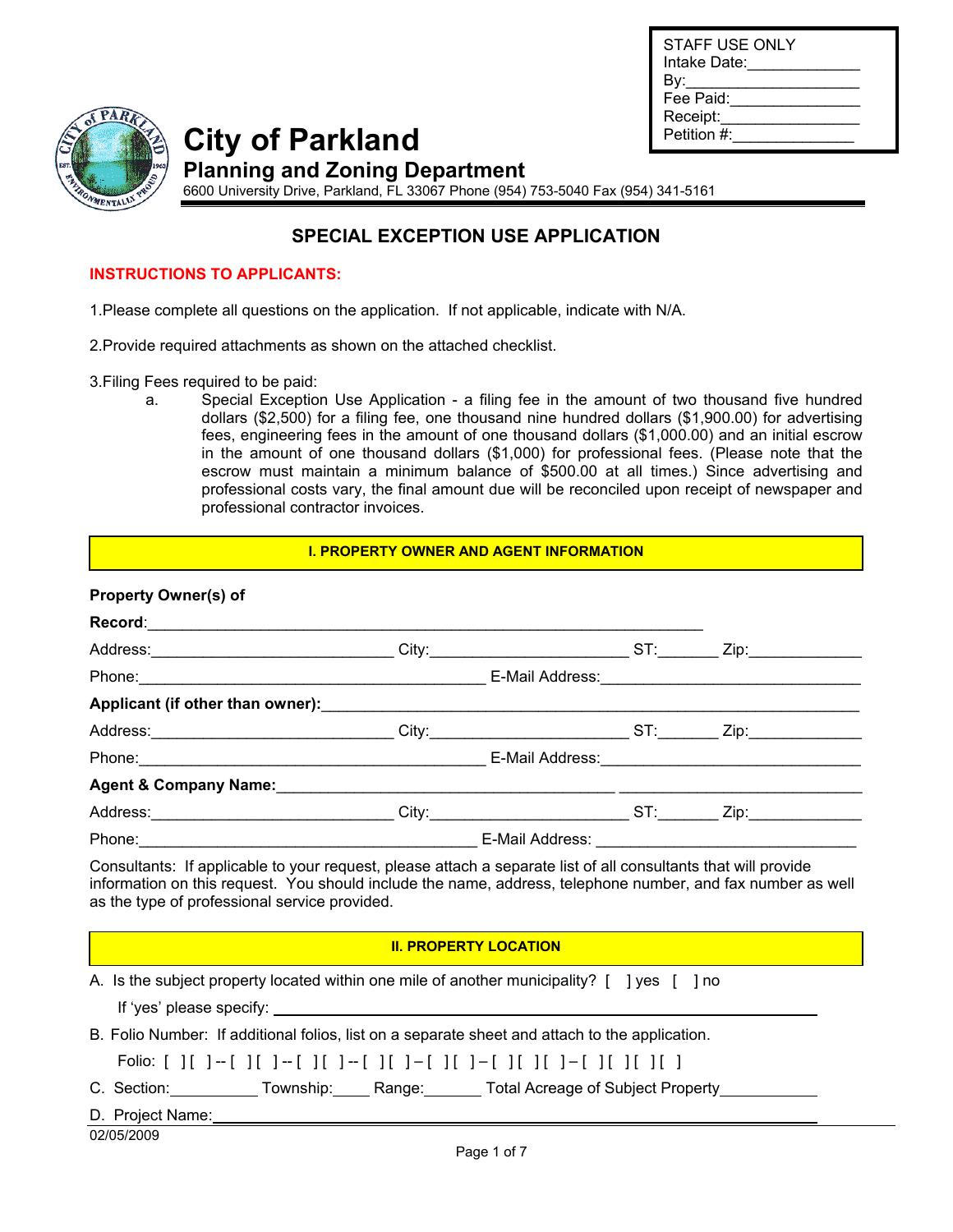E. Project Address:

 $\overline{a}$ 

F. General Location Description (proximity to closest major intersection in miles or fractions thereof):

#### **III. PROJECT HISTORY**

(List in sequence from first application to most recent – attach additional page if necessary):

| <b>Petition Number</b> | <b>Request</b> | <b>Action</b> | <b>Date</b> | <b>Resolution Number</b> |
|------------------------|----------------|---------------|-------------|--------------------------|
|                        |                |               |             |                          |
|                        |                |               |             |                          |
|                        |                |               |             |                          |
|                        |                |               |             |                          |

#### **IV. ADJACENT PROPERTIES**

| Adjacent<br>Property to the: | <b>Land Use</b><br><b>Designation</b> | <b>Zoning Designation</b> | <b>Existing Use(s) of</b><br>Property | <b>Approved Use(s)</b><br>of Property* | <b>Petition &amp;</b><br><b>Resolution</b><br><b>Number</b> |
|------------------------------|---------------------------------------|---------------------------|---------------------------------------|----------------------------------------|-------------------------------------------------------------|
| <b>SUBJECT SITE</b>          |                                       |                           |                                       |                                        |                                                             |
| <b>NORTH</b>                 |                                       |                           |                                       |                                        |                                                             |
| SOUTH                        |                                       |                           |                                       |                                        |                                                             |
| <b>EAST</b>                  |                                       |                           |                                       |                                        |                                                             |
| WEST                         |                                       |                           |                                       |                                        |                                                             |

• If adjacent land supports a previous approval by the City of Parkland, please include a brief description of the approved use(s) and the approved square footage or number of dwelling units.

#### **V. COMPLIANCE**

- A. Is property in compliance with all previous conditions of approval and/or applicable Code requirements?
	- [ ] yes [ ] no List conditions and explain how the property is now in compliance. \_\_\_\_\_\_\_\_\_\_\_\_\_\_\_\_\_
- B. Code Enforcement Case Number(s):

 $\overline{a}$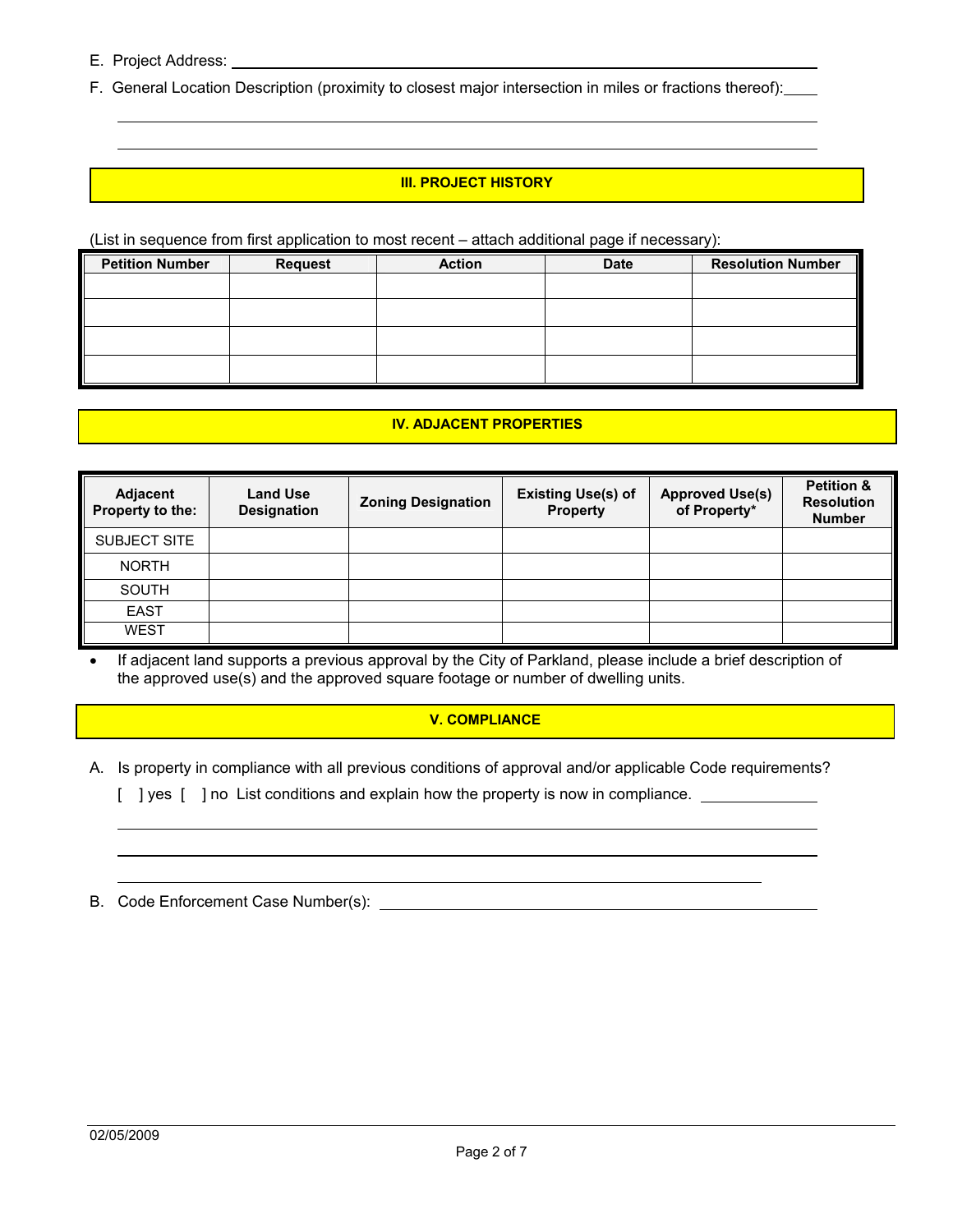#### VI. APPLICANT'S STATEMENT OF JUSTIFICATION (Attach additional sheets if necessary)

The applicant is to explain how the request conforms to the following findings:

А. The positive and negative effects the proposed use will have on the neighborhood or area and the community in general and the design of the proposed use will minimize adverse effects, including visual impact and intensity of the proposed use on adjacent lands.

 $B.$ How does the proposed use affect the design capacity of the adjacent roadways, what are the particular traffic generation characteristics of the proposed use, including the type of vehicular traffic associated with such use, and what are the traffic generation characteristics of other uses permitted in the particular zoning district.

What is the availability of and impacts upon the capacity of utilities, community facilities and public C. services such as police and fire protection, water and sewer service, etc.

D. How does the proposed use conform to the stated goals, objectives, policies and land uses established by the City's Comprehensive Plan.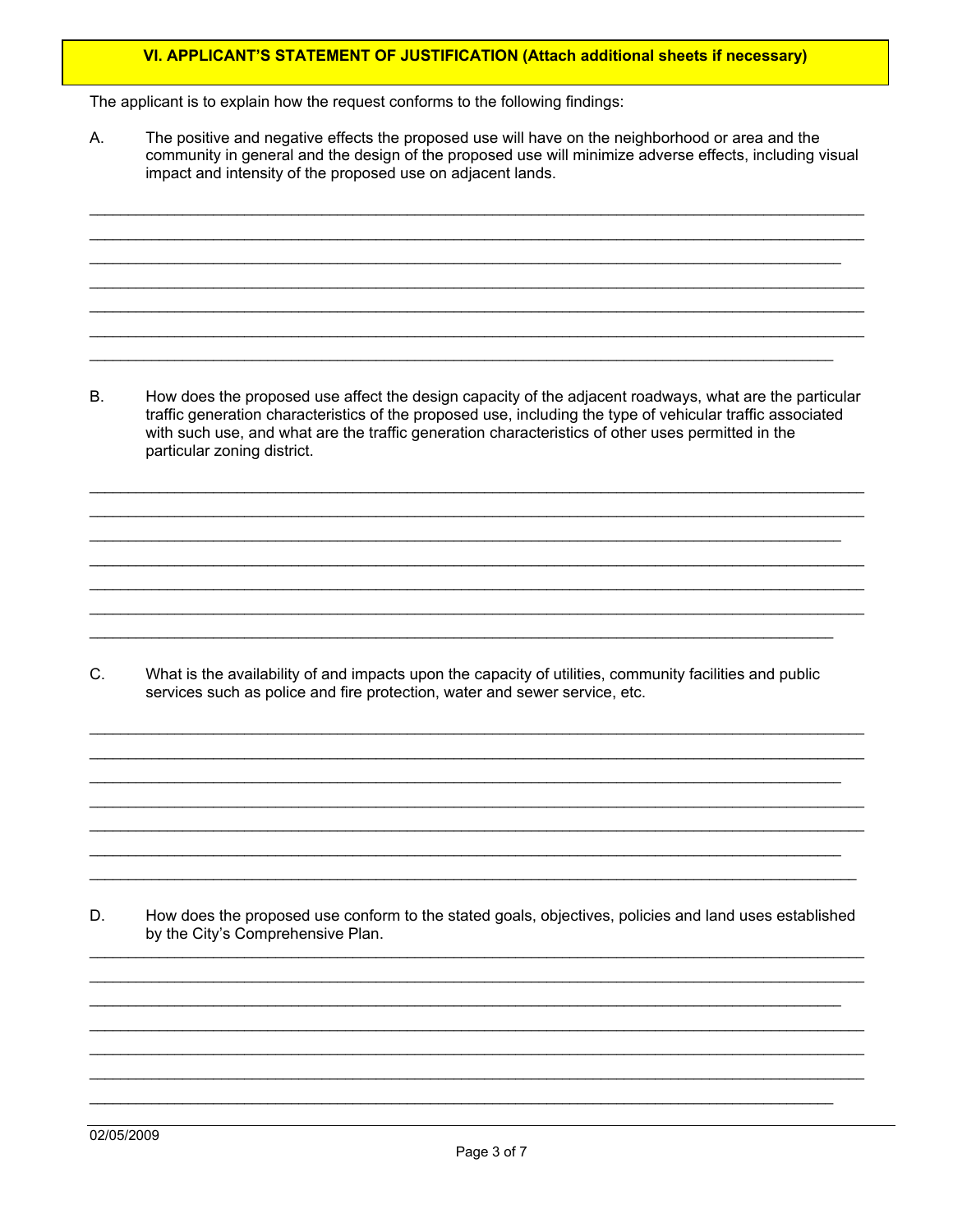E. That the proposed request will ensure general compatibility with adjacent properties and other property in the district (use and character).

F. That the proposed request complies with all Code of Ordinance standards for use, layout, function and general development characteristics.

G. That the proposed request is not out of scale with the needs of the neighborhood or City.

### **OWNER ACKNOWLEDGEMENT**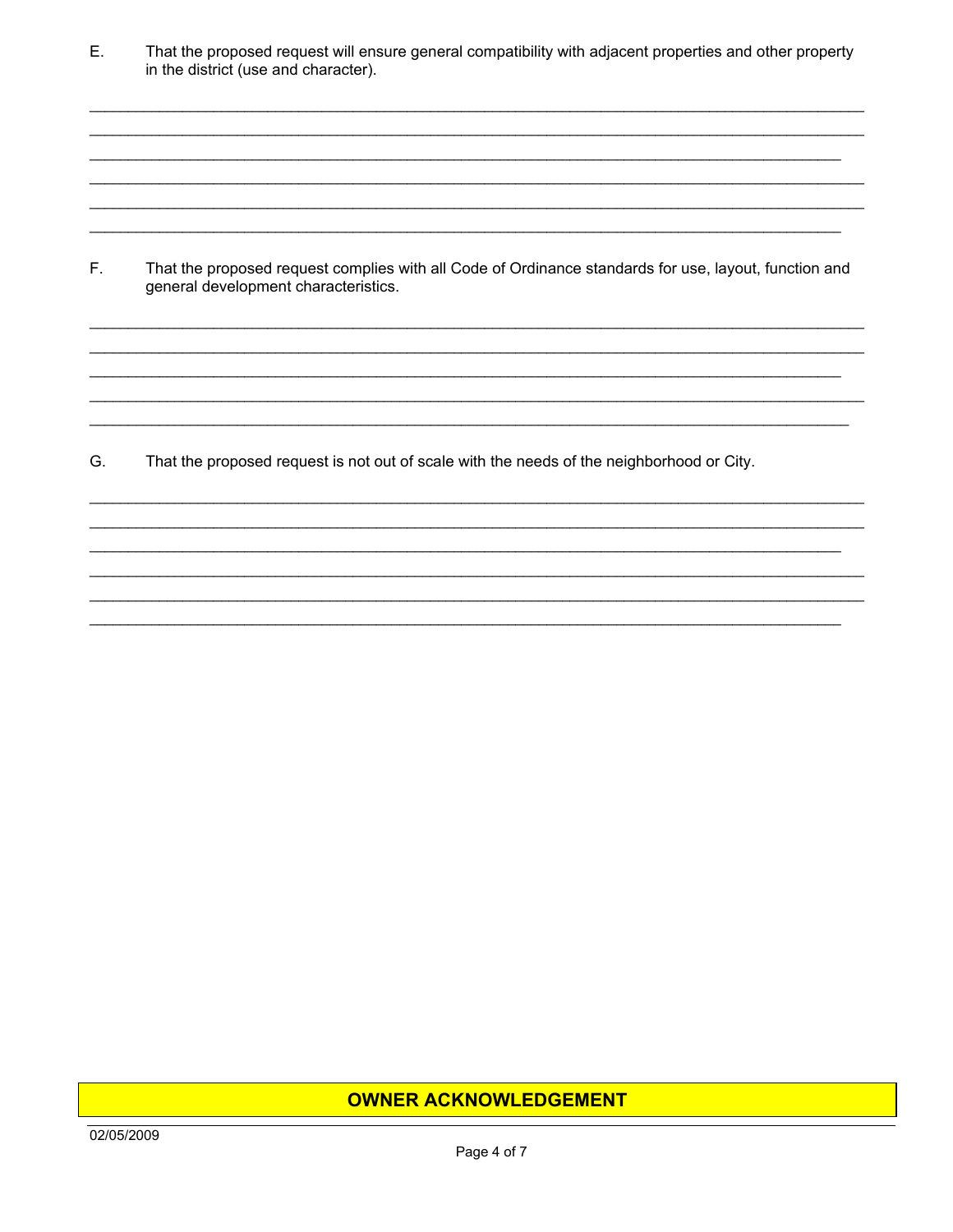the owner(s) of the property referenced in this application.

I/We certify that the above statements and the statements or showings made in any paper or plans submitted herewith are true to the best of my/our knowledge and belief. Further, I/we understand that this application, attachments and fee become part of the official record of the Planning & Zoning Department of the City of Parkland and the fee is not refundable. I/We understand that any knowingly false information given by me/us will result in the denial, revocation or administrative withdrawal of the application or permit. I/We further acknowledge that additional information may be required by the City of Parkland in order to process this application.

I/We further consent to the City of Parkland to publish, copy or reproduce any copyrighted document for any third party submitted as part of this application.

Signature(s) of Owner(s)

Print Name(s)

# **CONSENT STATEMENT**

**Owner to complete if using agent/representative** 

I/We, the aforementioned owner(s), do hereby give consent to  $\blacksquare$ act on my/our behalf to submit this application, all required material and documents, and attend and represent me/us at all meetings and public hearings pertaining to the request(s) and property I/we own described in the attached application. Furthermore, as owner(s) of the subject property, I/we hereby give consent to the party designated above to agree to all terms or conditions that may arise as part of the approval of this application for the proposed use.

Signature(s) of Owner(s)

Print Name(s)

**NOTARY**

STATE OF FLORIDA COUNTY OF \_\_\_\_\_\_\_\_\_\_\_\_\_\_\_\_\_\_\_\_\_\_\_\_

|          | The foregoing instrument was acknowledged before me this | dav of                                          |  |
|----------|----------------------------------------------------------|-------------------------------------------------|--|
| 20       |                                                          | . He/She is personally known to me or has       |  |
| produced |                                                          | as identification and did/did not take an oath. |  |
|          |                                                          |                                                 |  |

\_\_\_\_\_\_\_\_\_\_\_\_\_\_\_\_\_\_\_\_\_\_\_\_\_\_\_\_\_\_\_\_\_\_\_ My Commission Expires: \_\_\_\_\_\_\_\_\_\_\_\_\_\_\_\_\_\_\_ (Signature of Notary)

\_\_\_\_\_\_\_\_\_\_\_\_\_\_\_\_\_\_\_\_\_\_\_\_\_\_\_\_\_ (NOTARY'S SEAL OR STAMP)

(Name – Must be typed, printed, or stamped)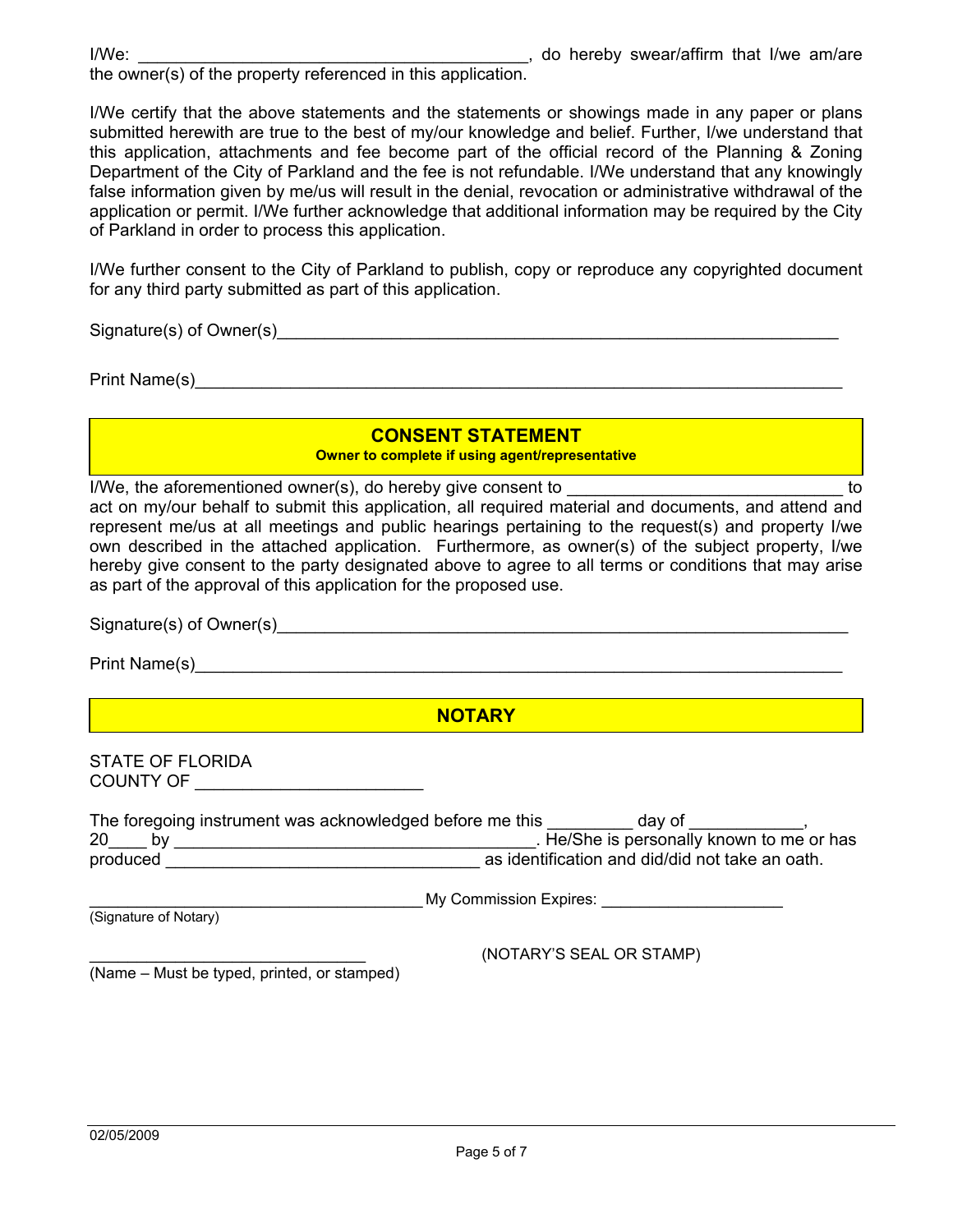

# **City of Parkland**

**Planning and Zoning Department** 

6600 University Drive, Parkland, FL 33067 Phone (954) 753-5040 Fax (954) 341-5161

## **SPECIAL EXCEPTION USE SUBMITTAL CHECKLIST**

|                                      |  |  | I. GENERAL |                                                                                                                                                                                                                 |  |
|--------------------------------------|--|--|------------|-----------------------------------------------------------------------------------------------------------------------------------------------------------------------------------------------------------------|--|
| <b>PLEASE CHECK</b><br>YES NO<br>N/A |  |  |            |                                                                                                                                                                                                                 |  |
|                                      |  |  | a.         | A completed application signed by owner, agent and/or applicant.<br>Agent's authorization or power of attorney must be attached if<br>applicant is other than owner.                                            |  |
|                                      |  |  | b.         | Required application fee.                                                                                                                                                                                       |  |
|                                      |  |  | C.         | Copy of Warranty Deed including property control number or folio<br>number and legal description of the property.                                                                                               |  |
|                                      |  |  | d.         | Recent aerial photograph of the site and adjacent properties with<br>a minimum scale of 1"=300.                                                                                                                 |  |
|                                      |  |  | е.         | Ten (10) copies of a survey (not more than a year old) including<br>any and all easements of record (referenced by OR Book and<br>page, signed and sealed by a surveyor registered in the State of<br>Florida.) |  |
|                                      |  |  | f.         | An impact analysis report in accordance with Section 13-64 of the<br>Code of Ordinances                                                                                                                         |  |
|                                      |  |  | g.         | A Site Plan which meets all requirements of Section 40-20C - Contents<br>of Application for Site Plan approval.                                                                                                 |  |
|                                      |  |  |            |                                                                                                                                                                                                                 |  |